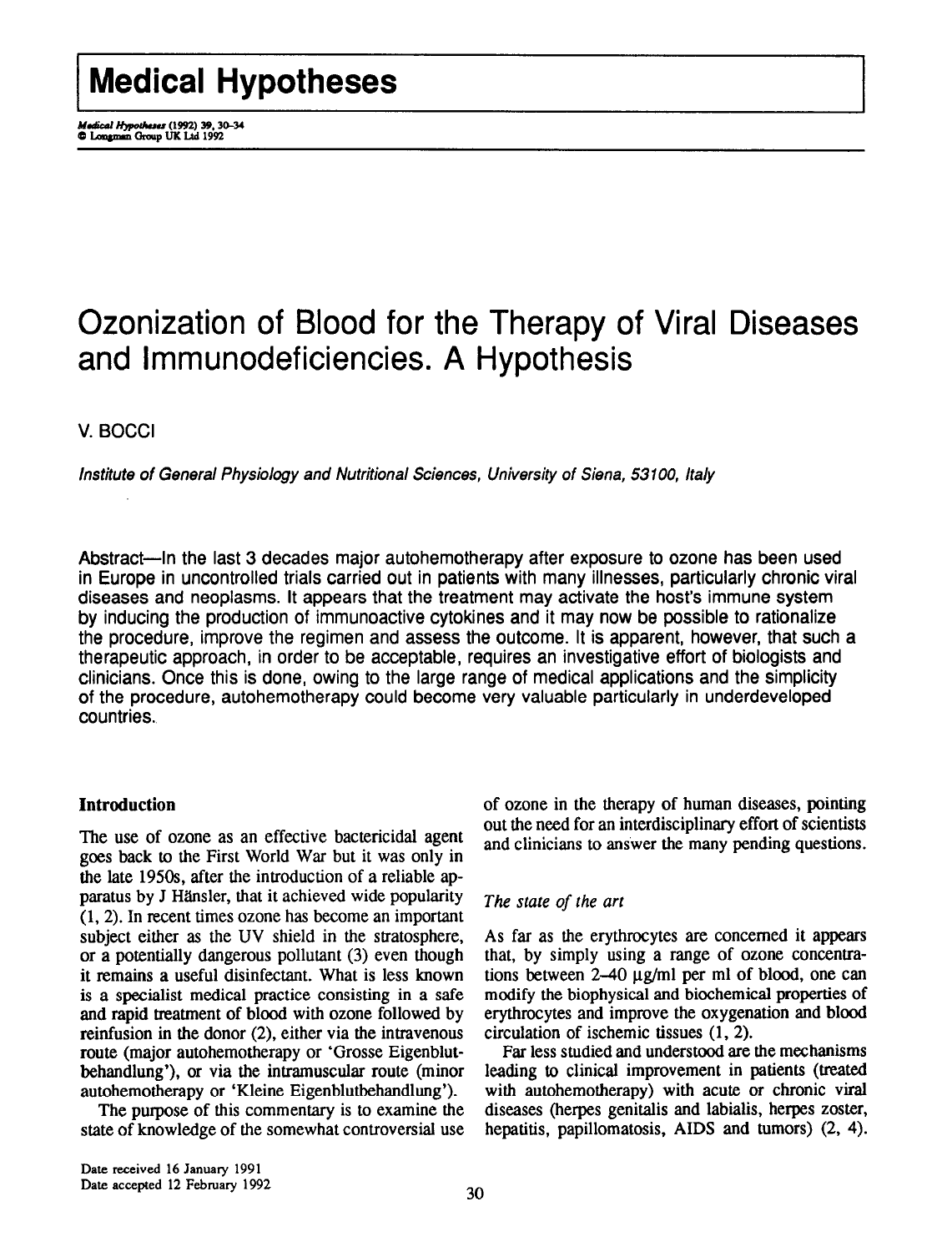Table 1 reports the few open studies carried out in the last decade. Although all the authors claim highly beneficial results the studies are impossible to evaluate because they have not been published in extensive form. At the Ozone World Congress in 1991 Konrad (5) also reported a 10 year favourable experience with ozone in viral diseases without appropriate controls.

In all likelihood the direct virucidal action of ozone on blood has a negligible role because ozone and peroxides decompose very rapidly and the 200 ml blood sample represents a minimal part of the virus reservoir in the body.

More effective mechanisms may be the enhancement of oxygen utilization with increased metabolism and particularly the stimulation of immunological mechanisms such as enhanced immunoglobulin (lg) production and activation of phagocytosis (4).

*So* far, and at least in Europe, the hemotherapeutic treatment has remained in limbo, mostly because it has been and is being carried out as a private practice. Several factors, particularly the empiricism of the procedure, the operator's variability, the lack of well defined parameters (Table 1) and above all of randomized controlled clinical trials have impeded the assessment of the benefits and risks of the treatment. Using good medical practice, risks and side-effects appear minimal if any, but clinical efficacy is based on anecdotal reports, or personal experience, or at best open studies (2,5) and therefore does not comply with accepted ethical canons and scientific criteria of good research.

## *A new hypothesis*

The main reason for writing this survey is to analyse whether autohemotherapy may be effective because ozonization of blood acts mostly upon monocytes and T lymphocytes as an inducer, thereafter causing the release of cytokines namely interferons (IFNs), interleukins (ILs), tumor necrosis factor (TNF) and probably colony stimulating factors (CSFs). This hypothesis was put forward almost 3 years ago when I was casually asked to find a rationale for autohemotherapy in viral diseases. Since then, we have demonstrated that appropriate concentrations of ozone can indeed activate monocytes and lymphocytes either in blood, or in buffy coats or in isolated form (6). Briefly, we have shown that firstly, the window of cell activation with ozone is narrow and that either too low or too high ozone concentrations can be ineffective or toxic. Secondly, that at optimal ozone concentration IFNy, TNF and IL-6 are released in consistent amounts in the incubation medium or in plasma (6,7), and thirdly that the cytokines are biologically active. These findings have opened a new horizon and give a rational basis for understanding the mechanisms of action of hemotherapy in viral diseases (Table 2). It is well known that IFNy and to a small extent also TNF, elicit antiviral properties (8) but, most important, these cytokines can stimulate an array of immune functions (8) such as activation of macrophages and neutrophils, increased expression of major histocompatibility complex (MHC) Class I and II on infected cells, monocytes and lymphocytes, enhancement of cytotoxic activity either MHC-restricted, or antibodymediated, or aspecific via natural killer (NK) cell activation, thus leading to a revival of crucial immune functions previously depressed for genetic, sexual, hormonal, nutritional reasons or senescence (9). It is very likely that several other cytokines such as IL-l, -2, 6 and 8 are released and work in this direction is in progress.

But owing to the fact that IFN $\alpha$  and  $\beta$  are already on the pharmacist's shelf, someone can argue that it is simpler and scientifically more sound to administer a certain dose of IFNs rather than going to the bother of

| Disease                         | Blood<br>(ml) | O <sub>3</sub><br>$(\mu g)$ | O <sub>3</sub> /Blood<br>$(\mu$ g/ml) | Frequency of<br>application | References         |  |
|---------------------------------|---------------|-----------------------------|---------------------------------------|-----------------------------|--------------------|--|
| Herpes simplex<br>& Zoster      | 50            | 800                         | 16                                    | $1-2$ every<br>5-6 days     | Konrad (1981)      |  |
| Idem                            | 200           | 10 000                      | 50                                    | idem<br>Matassi (1984)      |                    |  |
| Acute Hepatitis                 | 50            | 9 000                       | 180                                   | 1 every 3 days              | Dorstewitz (1981)* |  |
| Chronic aggressive<br>Hepatitis | 220           | 8 800                       | 40                                    | l every week<br>or 2 weeks  | Kief (1983)*       |  |

Table 1 Viral diseases treated with major autohemotherapy

l Reported in *(2)*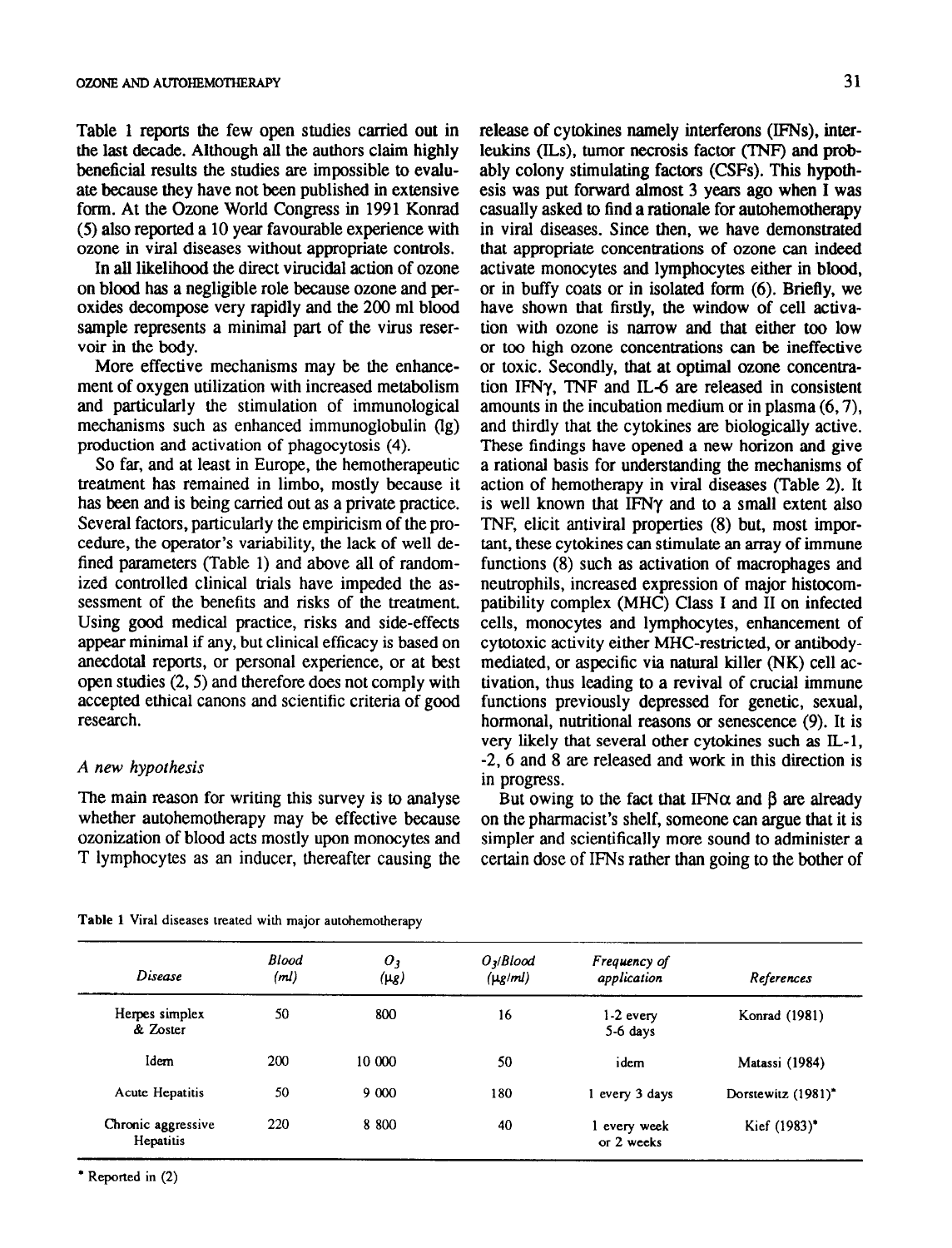|                 |  |  | <b>Table 2 A schematic view of immunostimulation after major</b> |  |
|-----------------|--|--|------------------------------------------------------------------|--|
| autohemotherapy |  |  |                                                                  |  |

| $BLOOD$ MONOCYTES $\leftarrow$ OZONE<br>and T LYMPHOCYTES.<br>after |
|---------------------------------------------------------------------|
| reinfusion in the donor,                                            |
|                                                                     |
| home in the                                                         |
| <b>SPLEEN</b>                                                       |
| <b>BONE MARROW</b>                                                  |
| LYMPH NODES                                                         |
| and release: IFNs, ILs, TNFa, CSFs,                                 |
| etc. These cytokines in turn can activate                           |
| locally other lymphoid cells leading to                             |
| immunostimulation without side-effects.                             |

collecting some blood, ozonizing and reinfusing it in the donor without knowing exactly which drugs are, or will be elicited and what will be the pharmacodynamic and clinical responses. This certainly is an important problem but one should abstain from concluding that exogenous administration of cytokines is better than active induction, as antisera are no more important than vaccines.

#### *Ozone is an almost i&al cytokine inducer*

There is now the exciting possibility of being able to induce in a controlled and reproducible fashion the production of cytokines in immune cells so that upon blood reinfusion these can, by various mechanisms, amplify the response in vivo. In comparison to the single administration of IFN that represents only one lymphokine, which displays side-effects (10) and is not always beneficial (8), the administration of ozonized blood may trigger a physiological cascade of events with a more comprehensive activation of the immune network resulting in a good therapy index. Since the beginning of this century when Coley began injecting bacterial extracts, i.e., endotoxins (that we now know are eliciting release of TNF) and occasionally in a few lucky patients noted tumor regression (11). we have dreamed of finding an ideal inducer that should be atoxic, non-antigenic, non-tolerogenic and yielding a positive immune response without adverse effects (12). Although the search has been active, for many reasons the results have been disappointing (12) and today we do not yet have such an agent. If used with caution and under controlled conditions, ozone could become a cytokine inducer able to fulfil almost all of these requirements.

#### *What needs to be done?*

*The* time has come when we have the technical tools to appropriately evaluate this approach in molecular, biochemical, immunological and clinical terms. More than a multidisciplinary approach, it is important not to have prejudice against an unorthodox practice that could be beneficial, inexpensive and practically harmless.

There are a number of pressing questions to answer:

Firstly, as blood is in itself a very heterogenous mixture of components, it is necessary to standardize the ozonization procedure to yield the maximal induction with minimal peroxidative damage to the cells. In order to achieve this, it may be worth while exploring whether the intracellular increase of reduction potential enhances the production of cytokines. It is reasonable to expect that every individual blood will respond differently to ozone induction and in the IFN field we know already the existence of 'good' and 'poor' responders (9, 13). Particularly blood of aged or immunodepressed patients may need to be fortified with reducing agents before ozonization.

Secondly, the evaluation of cytogenetic, phenotypic, proliferative and functional changes of the leukocytes after ozonization may yield valuable insights into what may occur when these cells are returned to the donor. Indeed a third line of investigation should aim to understand the fate of the cells in vivo, particularly their blood clearance rate, distribution and homing behavior. While it has become reliable to label lymphocytes by using Indium-111 Oxine (14), I am surprised that so far, the survival in vivo of human erythrocytes has not been evaluated after ozonization. Nothing is also known about the fate of platelets after ozonization and therefore the question arises about the immunomodulatory role of these cells and/or their products. Moreover platelets (as well as monocytes and neutrophils) are a rich source of prostaglandin  $E_2$  and transforming growth factors (TGFs) beta, both potent suppressor for NK and lymphocyte activated killer cells (15,16) suggesting that, depending upon the degree of ozonization, blood volume and cellular constituents, hemotherapy may function as either an immunosuppressive or an immunostimulating agent. In practical terms, ozonized blood deprived of platelets and neutrophils, or of monocytes and lymphocytes may act better as either an immunostimulator or an immunosuppressor agent, respectively.

It is tempting to speculate that activated lympho-<br>tes and monocytes home in lymphoid cytes and monocytes home in microenvironments (spleen, bone marrow, lymph nodes) and there release cytokines (Table 2). These, by a paracrine mechanism (17), activate neighbouring or circulating cells which in turn can either in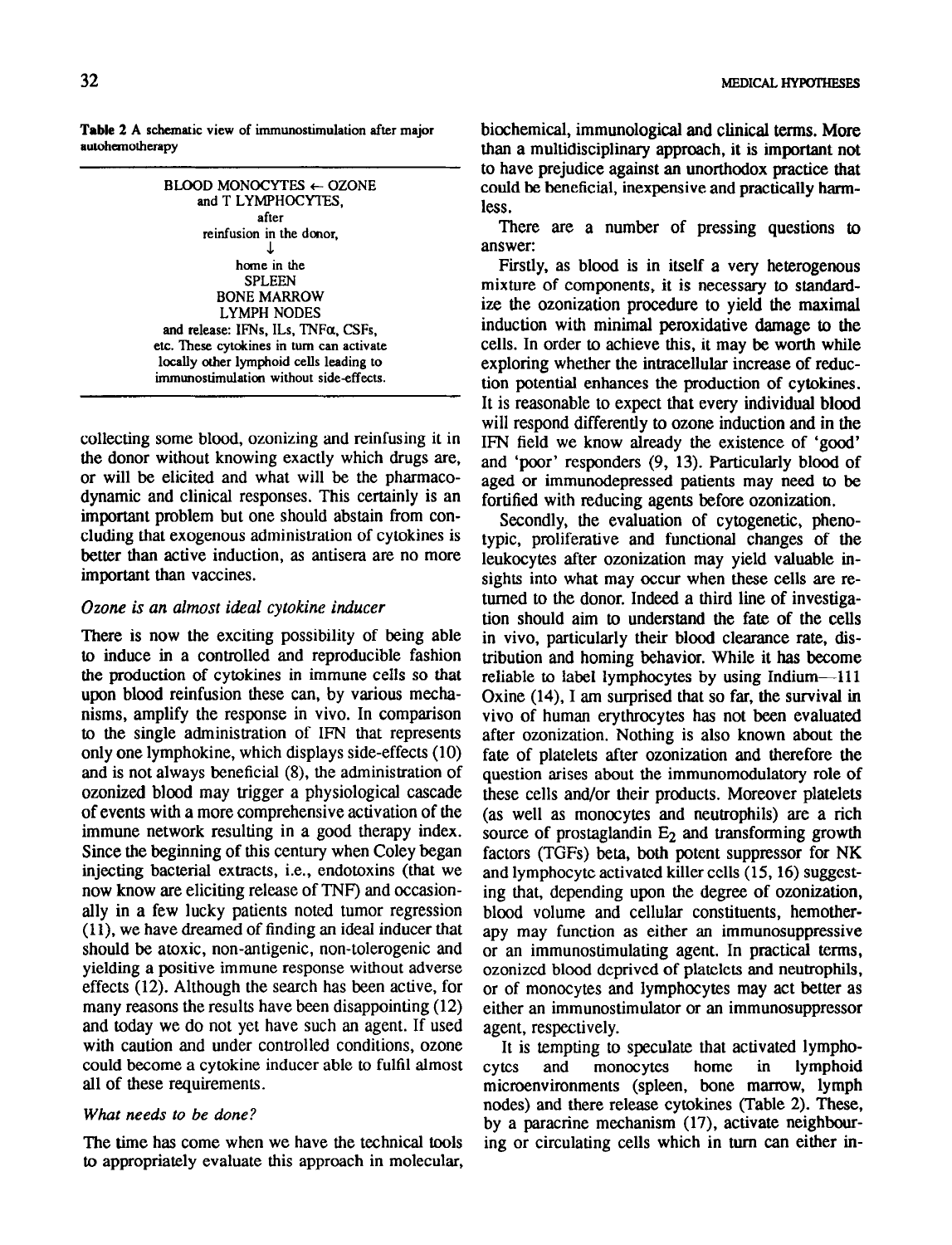fluence other cells or, by virtue of circulation, can activate distant sectors of the immune system. We know that this amplification system is operative and normally alert (8, 9, 18) and probably needs to be boosted in patients with viral diseases. It is interesting to note that this process occurs with a minimal leakage of cytokines in the general circulation (9,19) or, in other words, cytokines in these circumstances do not act as endocrine hormones and therefore side effects are minimal, in fact as it occurs after major autohemotherapy.

This topic introduces the fourth indispensable line of investigation to be performed in patients where humoral parameters (levels of cytokines, acute-phase proteins, complement factors, Igs etc), immunological markers  $(2', 5'$ -oligoadenylate synthetase,  $\beta$ 2 microglobulin level, neopterin, IL-2 soluble receptors, to cite a few) leukocytic pattern and activity ought to be measured along with standard hematochemical and enzymatic parameters throughout the procedure. Probably the measurement of genetic markers such as the expression of cytokine genes for IL-2, IL-3, IFNy, TNF etc will become the most sensitive and informative assay.

A fifth issue concerns the best time of the day to perform hemotherapy and this is generally chosen according to the specialist's and patient's available time: however, from a chronodynamic point of view this is not necessarily correct. Actually, on the basis of our experience with IFN (20), it appears more meaningful to practise hemotherapy in the afternoon than in the morning.

Table 3 Viral diseases that may benefit from major autohemotherapy

- Acute and particularly chronic viral hepatitis (A, B, C, D)
- Recurrent herpes labialis and genitalis
- Herpes simplex keratitis
- Herpes Zoster
- Viral (cytomegalovirus, parvovirus, etc) infections (particularly in immunocompromised patients)
- Papillomavirus infections: recurrent respiratory papillomatosis; genitals and anorectal condylomata (genital warts) epidermodysplasia verruciformis (particularly when evolving to skin cancer or 'Bowen's disease')
- Recurrent respiratory diseases either in children, or in aged people with defective production of IFN or immunological ageing, respectively
- Chronic fatigue syndrome
- Common cold and/or rhinovirus infections
- $-$  Mycosis fungoides or cutaneous  $T$  cell lymphoma (HTLV-5)?
- AIDS and AIDS-related Kaposi's sarcoma (HIV)

Finally, there are encouraging but uncontrolled findings of hemotherapy in viral diseases and Table 3 reports a list of diseases that could be beneficially treated. Thus it becomes now urgent to design controlled trials possibly in several clinical centers. This is the only way to ascertain whether hemotherapy fulfills the promise and it is the only way to remove this medical treatment from the scientific limbo, no longer an acceptable status for an approach that has been and is being used in thousands of patients every day.

# Conclusions

Retransfusion in the donor of blood after ozonization is a medical practice used in Europe during the last 3 decades to cure several types of diseases, in fact too many diseases, while mechanisms of action, at the very least, remain obscure.

A new hypothesis, already substantiated by experimental data, suggests that ozone and secondary reactive species can trigger the production of cytokines in leukocytes, therefore leading to a modulation of the host's immune system. As ozone is a toxic agent, the window of activation without cell killing is narrow but further research may define the optimal dose of ozone for achieving either immunostimulation, or immunosuppression. If autohemotherapy can be understood on a scientific basis, it may become an acceptable practice in orthodox medicine.

#### Acknowledgements

This work was supported by Contract No 91 .OOO 89.PF41 from the National Research Council (CNR) targeted Project, Prevention and Control Disease Factors, Subproject 02 and from the Ministry of Education (grant 40%).

I am grateful to my wife Helen for English revision and Miss P Marrocchesi for careful preparation of the typescript.

## References

- 1. Viebahn R. Phisikalisch- chemische. Grundlagen der Ozontherapie. Erfahrungsheilkunde, 5: 129. 1975.
- 2. Mattassi R. Ozonoterapia. Milano: Organizxazione Editoriale Medico Farmaceutica, pp 1-179, 1985.
- 3. Hatch G E et al. Commentary on 'Cellular, biochemical and functional effects of ozone: new research and perspectives on ozone health effects'. Toxicology Letters 51: 119. 1990.
- 4. Washutti J et al. Immunological examinations in patients with chronic conditions **under administration** of ozone/oxygen mixtures. Ozone Science and Engineering. 11: 411, 1989.
- 5. Konrad H. Ozcme therapy for viral diseases. In: Proceedings of the 10th Ozone World Congress, Monaco, 19-21 March 1990. Zurich, International Ozone Association, vol 3, p75, 1991.
- 6. Bocci V, Paulesu L. Studies on the biological effects of ozone 1. Induction of interferon  $\gamma$  on human leucocytes. Haematologica 75: 510, 1990.
- 7. Paulesu L et al. Studies on the biological effects of ozone: 2. Induction of tumor necrosis factor (TNF- $\alpha$ ) on human leucocytes. Lymphokine and Cytokine Research 10.1991 (in press).
- 8. Balkwill F R. Cytokines in Cancer Therapy. Oxford 1st edn.